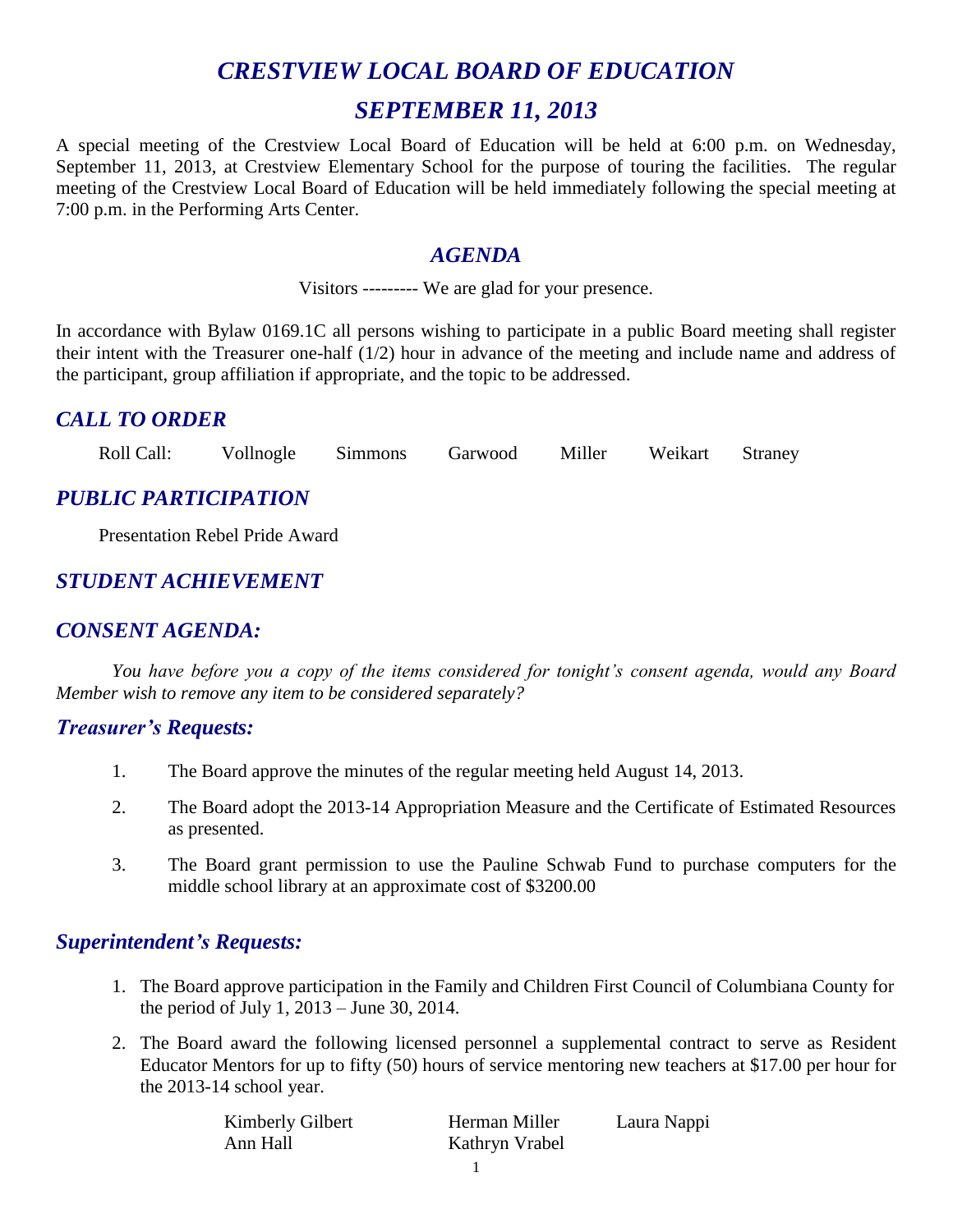3. The Board award supplemental contracts for the 2013-14 school year to be paid from the High School-Higher Education Alignment Grant to the following personnel:

Jacklynn Mercer Tobin Bacon Laura Nappi Charlene Mercure

4. The Board award supplemental contracts for the 2013-14 school year to be paid from the Middle School Formative Assessment Grant to the following personnel:

| Herman Miller    | Tobin Bacon   | <b>Stephanie Stewart</b> | Greg Woolman |
|------------------|---------------|--------------------------|--------------|
| Monica McDonough | Gail Barnhart | <b>Allison Lemaster</b>  | Deb Stockman |

5. The Board approve placement of the following licensed personnel on a higher teacher pay scale effective beginning of the 2013-14 school year; official transcripts are on file:

| Ashley Bartholomew – Masters | Ann Hall $-$ Masters $+$ | Danielle Orville – Masters |
|------------------------------|--------------------------|----------------------------|
|------------------------------|--------------------------|----------------------------|

6. The Board grant supplemental contracts to the following licensed personnel for the 2013-2014 as per salary schedule for the assignment designated; pending receipt of all required reports:

> Randi Yazvac – School Detention Monitor Monica McDonough- CHS Varsity/JV Winter Sports Cheer Advisor

7. The Board grant supplemental contracts to the following nonteaching personnel for the 2013-14 school year as per salary schedule for the assignment designated pursuant to O.R.C. 3313.53; pending receipt of all required reports:

> Jacob Paige – CHS Brass Instructor (camp only) James Gilbert – CMS 8<sup>th</sup> Grade Girls Basketball Coach Emily Corll- CHS JV Girls Basketball Coach Jess Leon – CHS Freshman Football Coach Eric Potts – CHS Varsity Assistant Football Coach William Miller – CHS JV Boys Basketball Coach

8. The Board approve the following as non-paid volunteers for the 2013-14 school year; pending receipt of all required reports:

> Margo Mongillo – Volunteer CHS Volleyball Libero Tracker Mike Turvey – Volunteer CHS Football Scorekeeper/Timer

- 9. The Board approve bus routes and stops for the 2013-14 school year and to authorize the Superintendent and Transportation Supervisor to adjust routes and stops during the 2013-14 school year as necessary.
- 10. The Board grant tuition reimbursement contracts to the following licensed personnel as per the 2013- 15 CEA Negotiated Agreement, in the amount of \$100.00 per semester hour or \$75.00 per quarter hour, for hours satisfactorily completed during the 2012-13 school year:

| Lisa Campbell             | 30 Semester Hours | J. Grady Long   | 1 Semester Hours |
|---------------------------|-------------------|-----------------|------------------|
| Danielle Orville          | 30 Semester Hours | Jacklynn Mercer | 6 Semester Hours |
| <b>Ashley Bartholomew</b> | 12 Semester Hours | Ann Hall        | 6 Semester Hours |
| Dominic Dangelo           | 11 Semester Hours | Kathryn Vrabel  | 4 Semester Hours |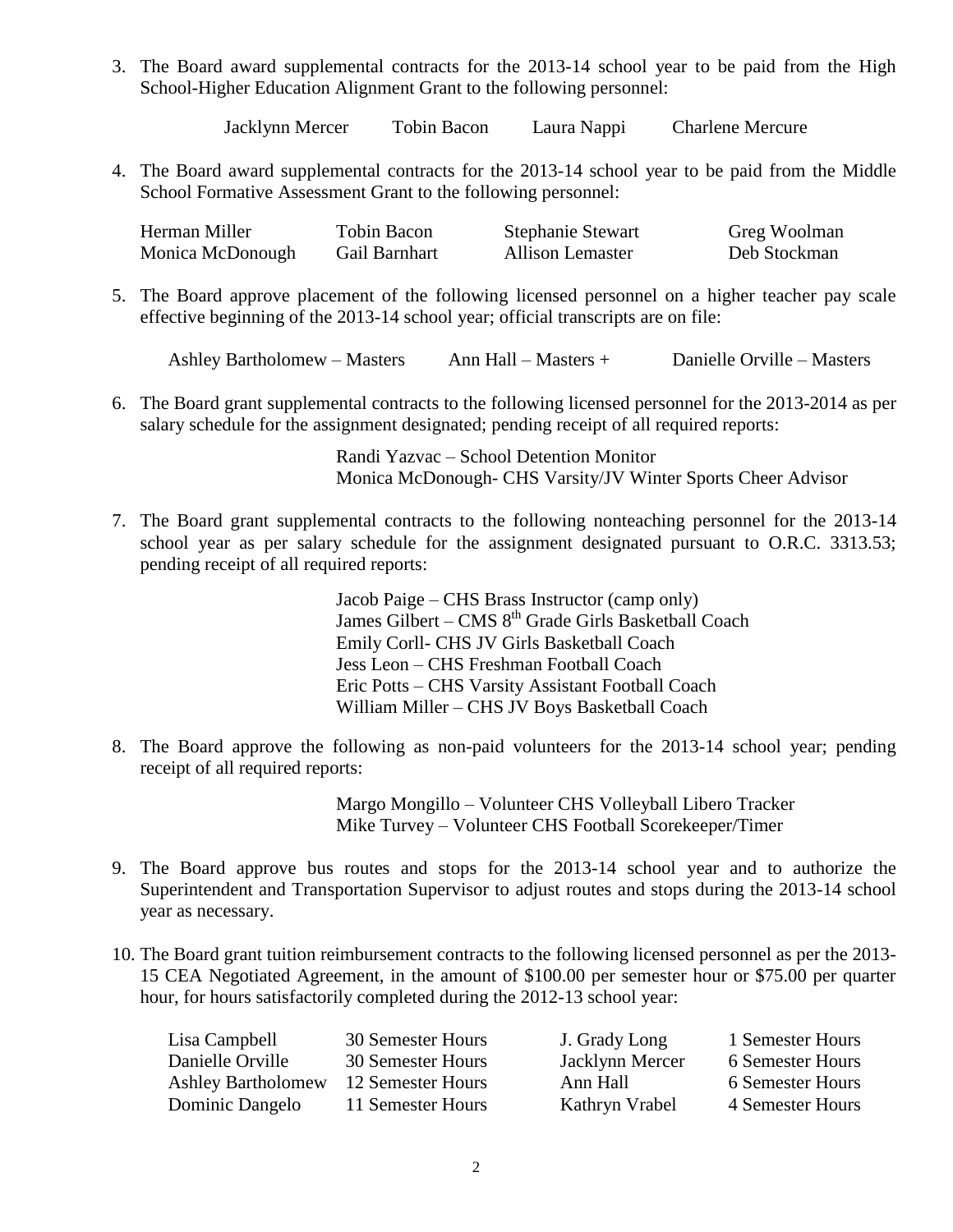11. The Board approve following certificated personnel be placed on the approved substitute list for the 2013-14 school year, be granted a limited teaching contract, substitute basis only, according to salary schedule; all required reports are on file:

#### *High School, Middle School & Elementary School*

Ursula Buzzacco – Integrated S.S. 7-12 Heather Yoho – Early Childhood/Reading P-3

#### *Tutoring/Home Instruction*

Jill Colaneri – History 9-12; S.S. 7-8; SLD K-12

12. The Board approve the following non-teaching personnel be placed on the approved substitute list for the 2013-14 school year, substitute basis only, according to wage rate for the assignment designated; all required reports are on file:

*Custodian* – Anthony Weber

#### **END of CONSENT AGENDA**

Recommend: The Board approve the consent agenda as presented:

Moved by \_\_\_\_, second by \_\_\_\_\_ to approve consent agenda. Vote yes: \_\_\_\_, \_\_\_\_, \_\_\_\_, \_\_\_\_, \_\_\_\_\_, Vote no: \_\_\_\_\_, \_\_\_\_, \_\_\_\_, \_\_\_\_, Absent: \_\_\_\_, \_\_\_\_\_. Motion carried \_\_\_\_. Failed \_\_\_\_.

## *Treasurer's Requests/Recommendations not included in Consent Agenda:*

1. Recommend: The Board approve financial reports and investments as prepared and presented.

Moved by \_\_\_\_\_, second by \_\_\_\_\_. Vote yes: \_\_\_\_\_, \_\_\_\_\_, \_\_\_\_\_, \_\_\_\_\_, \_\_\_\_\_. Vote no: \_\_\_\_, ——, ——, ——, ———, Absent: \_\_\_\_, \_\_\_\_\_. Motion carried \_\_\_\_\_. Failed \_\_\_\_.

2. Recommend: The Board accept donations from:

- a. Vernon Elwonger \$60.00 for CHS Volleyball
- b. Ohio Pet Foods  $$50.00$  for CHS Football game ball

Moved by \_\_\_\_\_, second by \_\_\_\_\_. Vote yes: \_\_\_\_\_, \_\_\_\_\_, \_\_\_\_\_, \_\_\_\_\_, \_\_\_\_\_. Vote no: \_\_\_\_, \_\_\_\_, \_\_\_\_\_, \_\_\_\_\_\_, Absent: \_\_\_\_\_, \_\_\_\_\_. Motion carried \_\_\_\_\_. Failed \_\_\_\_.

## *Race to the Top:* Mr. Miller

## *Board Reports:*

| 1. | <b>Career Center Report</b>               | Mr. Garwood            |
|----|-------------------------------------------|------------------------|
| 2. | <b>Student Acheivement Liaison Report</b> | Dr. Miller             |
|    | 3. Legislative Report                     | Mr. Garwood            |
| 4. | <b>Student Board Member Report</b>        | <b>Preston Straney</b> |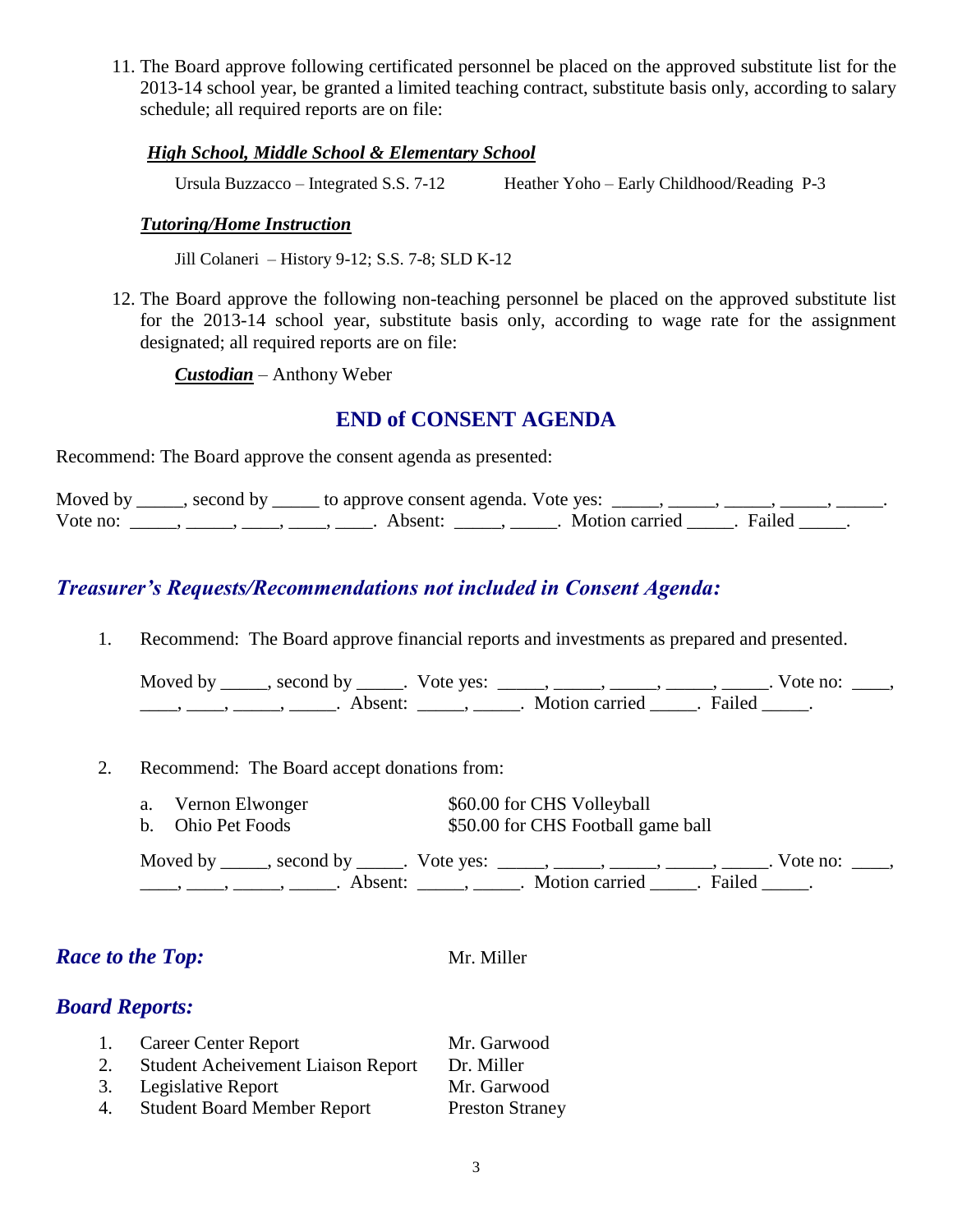### *Board Committee Reports:*

1. Buildings & Grounds Mr. Garwood 2. Athletic Council Mr. Simmons 3. Personnel Mr. Vollnogle 4. Finance Audit Mr. Simmons 5. Policy Mr. Simmons 6. Communications Mr. Weikart 7. Insurance Mr. Vollnogle

#### *Special Board Presentations:*

#### *Administrative Reports:*

|    | <b>Elementary School</b> | Mrs. Dangerfield     |
|----|--------------------------|----------------------|
| 2. | Middle School            | Mr. Richardson       |
| 3. | High School              | Mrs. Dickson         |
| 4. | <b>Special Education</b> | Mr. Hill             |
| 5. | Athletic                 | Mr. Cusick/Mrs. Sapp |
| 6. | Lunchroom                | Mrs. Peddicord       |
| 7. | Technology               | Mr. Miller           |
| 8. | Transportation           | Mr. Floor            |
| 9. | Maintenance              | Mr. Radman           |
|    |                          |                      |

#### **Superintendent's Report:** Mr. Dilling

#### *Superintendent's Requests/Recommendations not included in Consent Agenda:*

1. Recommend: The Board approve change order #1 for Arrow Engineering contract in the amount of \$3,000.00 for additional fill for seal coating.

Moved by \_\_\_\_\_, second by \_\_\_\_\_. Vote yes:  $\_\_\_\_\_\_\_\_\_\_\_\_\_\_\_\_\_\_\_\_$  \_\_\_\_,  $\_\_\_\_\_\_\_\_\_\_\_\_\_\_\_\_\_$ . Vote no:  $\_\_\_\_\_\_\_\_$  $\underline{\phantom{a}}$ ,  $\underline{\phantom{a}}$ ,  $\underline{\phantom{a}}$ ,  $\underline{\phantom{a}}$ ,  $\underline{\phantom{a}}$ ,  $\underline{\phantom{a}}$ ,  $\underline{\phantom{a}}$ ,  $\underline{\phantom{a}}$ ,  $\underline{\phantom{a}}$ ,  $\underline{\phantom{a}}$ ,  $\underline{\phantom{a}}$ ,  $\underline{\phantom{a}}$ ,  $\underline{\phantom{a}}$ ,  $\underline{\phantom{a}}$ ,  $\underline{\phantom{a}}$ ,  $\underline{\phantom{a}}$ ,  $\underline{\phantom{a}}$ ,

2. Recommend: The Board to authorize the Superintendent to post four (4) supplemental contracts for Middle School Intervention for fifteen (15) hours each beginning October 1, 2013 and ending October 31, 2013.

Moved by \_\_\_\_\_, second by \_\_\_\_\_. Vote yes:  $\_\_\_\_\_\_\_\_\_\_\_\_\_\_\_\_\_\_\_\_\_$  \_\_\_\_,  $\_\_\_\_\_\_\_\_\_\_\_\_\_\_\_\_$ . Vote no:  $\_\_\_\_\_\_\_\_$ \_\_\_\_, \_\_\_\_, \_\_\_\_\_, Absent: \_\_\_\_\_, \_\_\_\_\_. Motion carried \_\_\_\_\_. Failed \_\_\_\_\_.

3. Recommend: The Board authorize the Superintendent and Treasurer to defer participation in the Classroom Facilities Assistance Program (CFAP) until a future year.

Moved by \_\_\_\_\_, second by \_\_\_\_\_. Vote yes: \_\_\_\_\_, \_\_\_\_\_, \_\_\_\_\_, \_\_\_\_\_, \_\_\_\_\_. Vote no: \_\_\_\_, ——, ——, ——, ———, Absent: \_\_\_\_, \_\_\_\_\_. Motion carried \_\_\_\_\_. Failed \_\_\_\_.